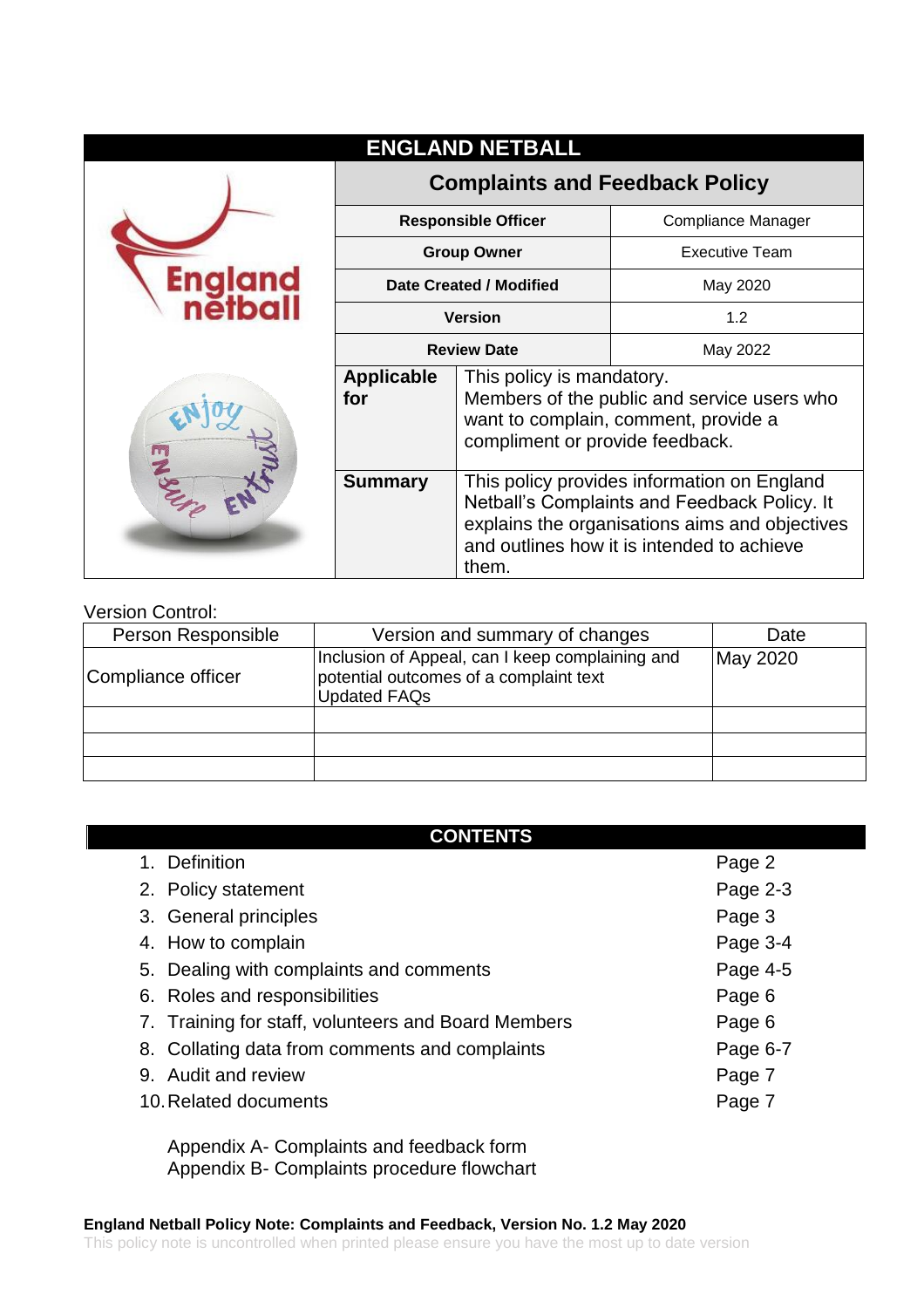### **DEFINITION**

- 1.1 This policy is intended to contribute to the effective and efficient operation of England Netball, by providing a means of receiving comments and complaints from service users.
- 1.2 Comments and complaints include suggestions and compliments.
- 1.3 A compliment is a positive remark about a service or an individual.
- 1.4 A comment or feedback is a suggestion or observation regarding services provided or a gap in service.
- 1.5 A complaint is an expression of dissatisfaction about the actions, decisions or apparent failings in the service provided.

### **DEFINITION**

- 2.1 It is the policy of England Netball to take seriously all complaints received from members of the public and service users.
- 2.2 All complaints will be followed up by an investigation. Where the complainant does not wish to provide their contact details, the complaint will still be processed and an investigation will take place where enough evidence is available to substantiate the complaint.
- 2.3 England Netball is committed to providing a high standard and continually strives to meet public expectations. From time to time things can go wrong or are perceived by others to have gone wrong. When this happens we will:
	- Treat the complaint and the complainant with respect and dignity and deal with them fairly and sympathetically
	- Deal with the complaint swiftly, thoroughly, impartially and confidentially
	- Adopt a positive approach by using the complaint as an opportunity to take actions to improve the service we provide
	- Provide an effective response and ensure, where appropriate, the cause of the complaint is addressed.
- 2.4 Any member of staff or volunteer may receive a comment or a compliment. England Netball welcomes this type of feedback. Any comments or compliments should be forwarded on to the Compliance Manager at England Netball Head Office. It is the responsibility of designated managers in conjunction with the Compliance Manager to decide if a comment or compliment requires any further action. This may include a written response and informing the volunteer or staff member who it concerns.
- 2.5 England Netball is a membership organisation which works with autonomous Regional Management Boards and County Netball Associations. As members, each of these bodies are encouraged to adopt and abide by England Netball policies and regulations. However, each of the autonomous bodies as well as clubs, leagues are

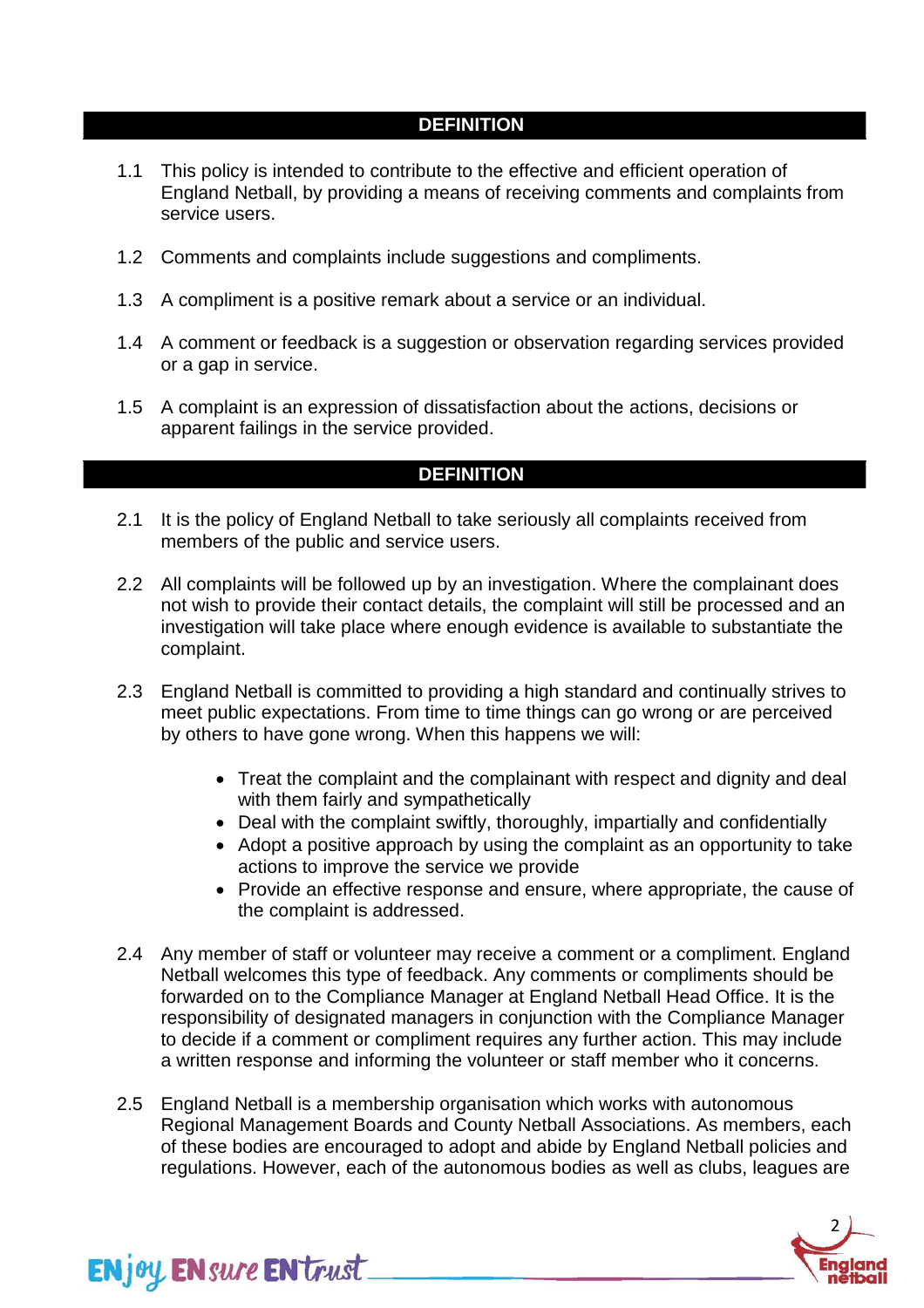accountable for their own affairs and in some cases a separate complaints and feedback policy may be used, but the same principles in this policy statement apply.

### **GENERAL PRINCIPLES**

- 3.1 Provide a consistent approach when dealing with comments and complaints throughout England Netball.
- 3.2 Provide a system whereby comments and complaints can be dealt with promptly, fairly, politely and with understanding in all aspects of the service provision.
- 3.3 Provide a confidential system that service users, volunteers and staff have confidence in.
- 3.4 Provide a standard, auditable and traceable process for the organisation and users.
- 3.5 Encourage England Netball volunteers and staff to have a positive attitude towards comments, compliments and complaints received from service users or the public
- 3.6 Provide a means of collecting comments or complaints about England Netball, so that improvements can be made and where possible information regarding comments and complaints is published for the public to see.
- 3.7 Complaints are dealt with by regions and co-ordinated through England Netball Head Office for logging and collation of documentation. Each complaint or comment will be allocated a unique reference number and records maintained in accordance with data protection laws.
- 3.8 England Netball volunteers and staff are representing the organisation during their day to day work and every act will reflect upon the organisation good or bad.
- 3.9 Every staff member or volunteer should be prepared to receive comments or complaints regarding the level of service England Netball is providing. The initial contact is important and will set the tone for how the service user feels they have been treated by the organisation.
- 3.10 For more information on dealing with feedback, complaints or comments please see section 5 of this policy note – dealing with complaints and comments.

### **HOW TO COMPLAIN**

- 4.1 The organisation deals with all users in a fair and equitable manner. A wide variety of methods for making a comment or a complaint are available to people.
- 4.2 By writing a letter to England Netball Head Office or to the Compliance Manager listed on the England Netball website
- 4.3 By sending an email to the Compliance Manager at [complaints@englandnetball.co.uk](mailto:company.secretary@englandnetball.co.uk)



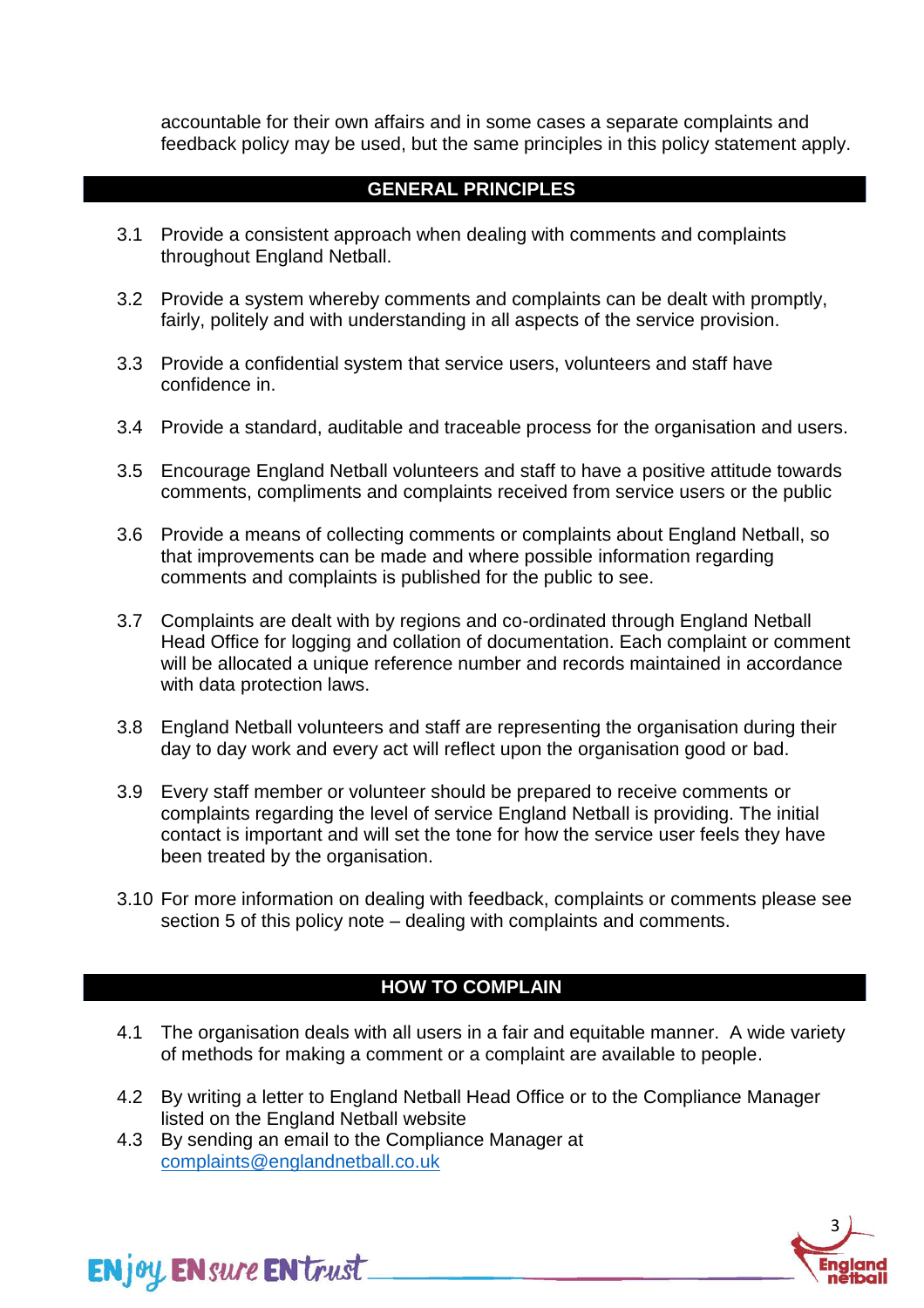- 4.4 By asking an England Netball member of staff or volunteer to write your complaint down and forward it to the Compliance Manager at Head Office.
- 4.5 By using the complaints and feedback form which is attached to this policy or available on the website
- 4.6 It is important for England Netball volunteers and staff to recognise the variety of contact methods available, as each person's abilities and needs vary.
- 4.7 The person first contacted by the service user with a comment or complaint is responsible for ensuring the matter is brought to the attention of a Manager or the Regional Secretary, who will then follow the procedure outlined in this policy note.
- 4.8 Unacceptable actions/aggressive behaviour- whilst fully supporting the right to complain, we expect our staff and volunteers to be treated courteously at all times. Violent or abusive language or behaviour towards them is unacceptable. Where there is a threat or use of physical violence or verbal abuse towards our staff or volunteers, all direct contact with the complainant will cease and the behaviour may be reported to the police.

# **DEALING WITH COMPLAINT AND COMMENTS**

#### **COMMENTS AND COMPLIMENTS**

- 5.1 Any member of staff or volunteer may receive a comment or a compliment. These should be forwarded on to the Compliance Manager at England Netball Head Office to be filed appropriately.
- 5.2 It is the responsibility of designated managers in conjunction with the Compliance Manager to decide if a comment requires any further action. This may include a written response and informing the volunteer or staff member who it concerns.
- 5.3 The response can be actioned with support from the Compliance Manager at England Netball Head Office.

#### **COMPLAINTS**

**ENjoy ENsure EN trust** 

#### 5.4 **Stage 1- Local Resolution**

Most comments and complaints can be dealt with and resolved quickly at the initial point of contact informally. The main principle is to seek early resolution, resolving complaints at the earliest opportunity and as close to the point of service delivery as possible. Any England Netball member of staff or volunteer can deal with a complaint at this stage.

#### 5.5 **Stage 2- Complaint investigated by nominated manager**

Where it has not been possible to achieve resolution under stage 1 or the complaint is more complex and requires detailed investigation, the complaint will be handled under stage 2 of the process. A stage 2 investigation aims to establish all the facts relevant to the points made in the complaint and to give the complainant a full, objective proportionate response.

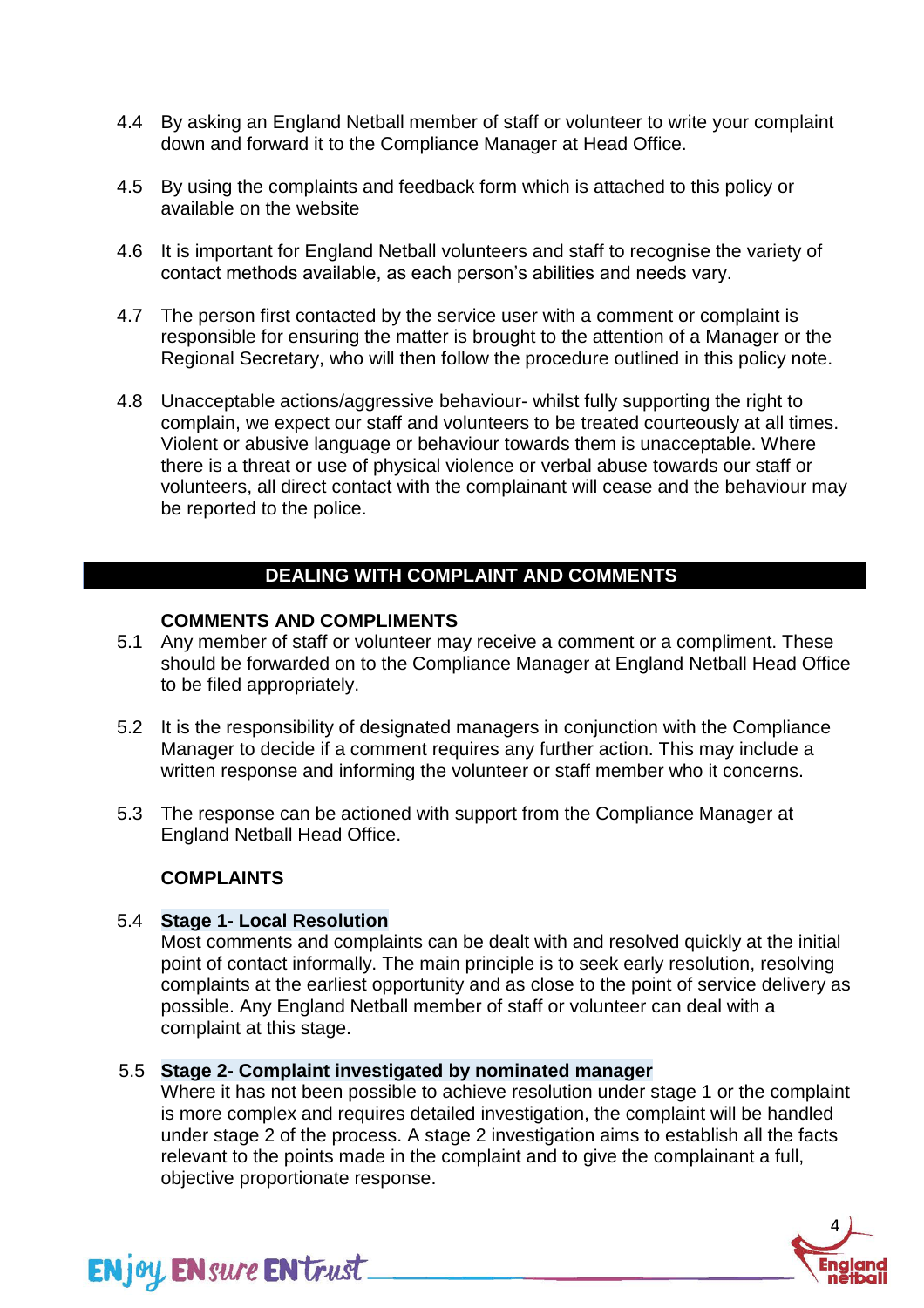- 5.6 Where a complaint is made under stage 2, a complaint form should be completed and sent to the Compliance Manager at England Netball by post or email. A complaint form is attached in appendix A.
- 5.7 A Manager from England Netball will be nominated to deal with the complaint and investigation.
- 5.8 The following timescales apply under stage 2 of the complaint procedure:
	- A formal acknowledgement of the complaint will be sent within 5 working days.
	- A full reply will be provided after an investigation within 20 working days.
	- If a full response cannot be provided within the time set out above due to a more complex investigation, an update will be provided with an expected completion date.

#### 5.9 **Stage 3 (appeal)- Complaint and investigation reviewed by member of the Executive Team or a Board Member.**

- 5.10 If the complainant is dissatisfied with the response given under stage 2, they can appeal and request a review of the complaint and investigation by a senior member of England Netball management team
- 5.11 Appeals must be submitted in writing to the Company Secretary, Company.Secretary@englandnetball.co.uk, detailing why you are unhappy with the outcome or conduct of the complaint, together with an administrative charge of £100, details of how to make payment on request when submitting appeal. The Company Secretary will either deal with the Appeal in line with stage 3 below or appoint another person if they have dealt with the complaint previously. The person conducting the Appeal will write to you with their Decision.
- 5.12 Stage 3 of the complaints procedure involves a member of the Executive Team or Board conducting a review of the stage 2 investigation and the response provided. The following timescales apply under stage 3 of the complaints procedure: -
	- A formal acknowledgement of the appeal and review under stage 3 will be sent within 5 working days.
	- A response will be provided after the review has been completed within 20 working days.
	- If a full response cannot be provided within the time set out above due to a more complex review, an update will be provided with an expected completion date of the appeal and review under stage 3.
- 5.13 Your administration fee may be reimbursed at the discretion of the person conducting the Appeal. There is no further right of Appeal.
- 5.14 Where a complainant has exhausted the complaints procedure and continues to dispute the outcome of their complaint, they will be advised that no further discussion will take place on this issue.

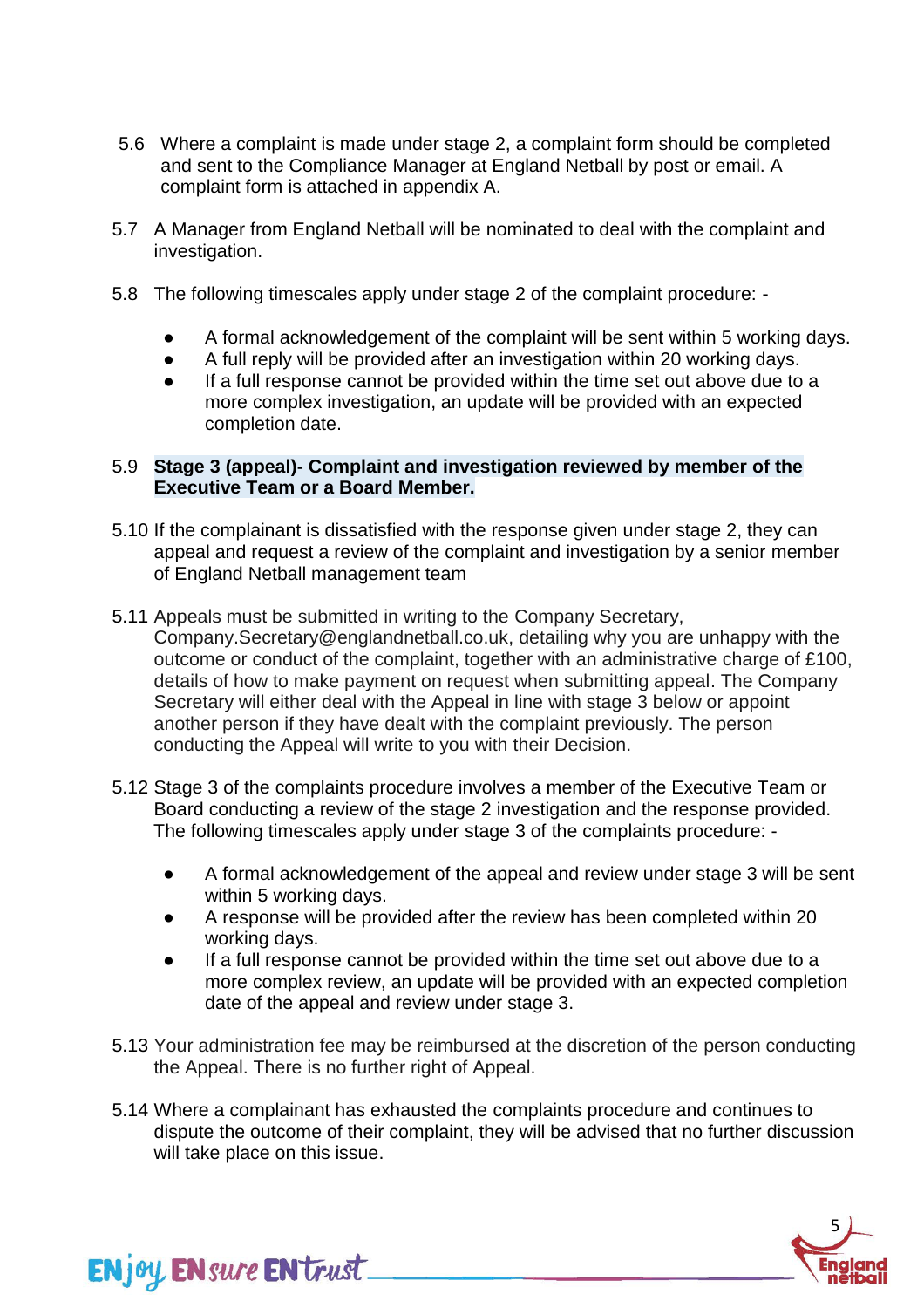#### 5.15 **Can I keep complaining?**

You may not be happy with the outcome of your complaint or any Appeal you have made, but provided the proper process has been followed, we are unable to take any further action.

Repeat complaints about the same issue will not alter this and at times complaints can become vexatious and/or persistent, causing undue stress for staff and volunteers and resulting in a disproportionate use of England Netball's resources. In dealing with such situations the Company Secretary will ensure the Complaints Procedure has been correctly implemented and that no material element of the complaint has been overlooked or inadequately addressed.

Where a wider complaint is deemed to be vexatious, persistent, is considered to have no basis or genuine substance, England Netball reserves the right not to investigate.

In this situation, England Netball will notify the complainant within 21 working days. In extreme cases of vexatious and/or persistent complaints England Netball may take Disciplinary Action against members and connected participants.

#### 5.16 **Potential outcomes of a complaint**

If your complaint is upheld, you will be responded to with:

• An apology;

**ENjoy ENsure EN trust** 

- A proposed remedy;
- An indication of what service improvement will be made, or
- Progression to a Disciplinary Charge if the investigation discloses a breach of England Netball's Codes of Conduct or the Disciplinary Regulations.

## **ROLES AND RESPONSIBILITIES**

| <b>ROLE</b>                  | <b>RESPONSIBILITY</b>                                                                                                                                                                                                                                                                      |
|------------------------------|--------------------------------------------------------------------------------------------------------------------------------------------------------------------------------------------------------------------------------------------------------------------------------------------|
| Complainant                  | Person or organisation who lodges the complaint.                                                                                                                                                                                                                                           |
| Receiving person             | Person (member of staff or volunteer) who initially received the<br>complaint and is responsible for notifying their Line Manager or the<br>Compliance Manager at England Netball.                                                                                                         |
| <b>Investigating Officer</b> | The nominated Manager who is responsible for investigating the<br>complaint under stage 2 of the Complaints and Feedback Policy<br>Note. The Investigating Officer is responsible for responding to the<br>complainant and for the correct storage, data recording and<br>confidentiality. |
| <b>Reviewing Officer</b>     | Either an Executive Officer or a Board Member from England<br>Netball who is responsible for stage 3 of the complaints and<br>feedback procedure. This responsibility includes reviewing the<br>investigation and response already provided under stage 2 of the<br>procedure.             |

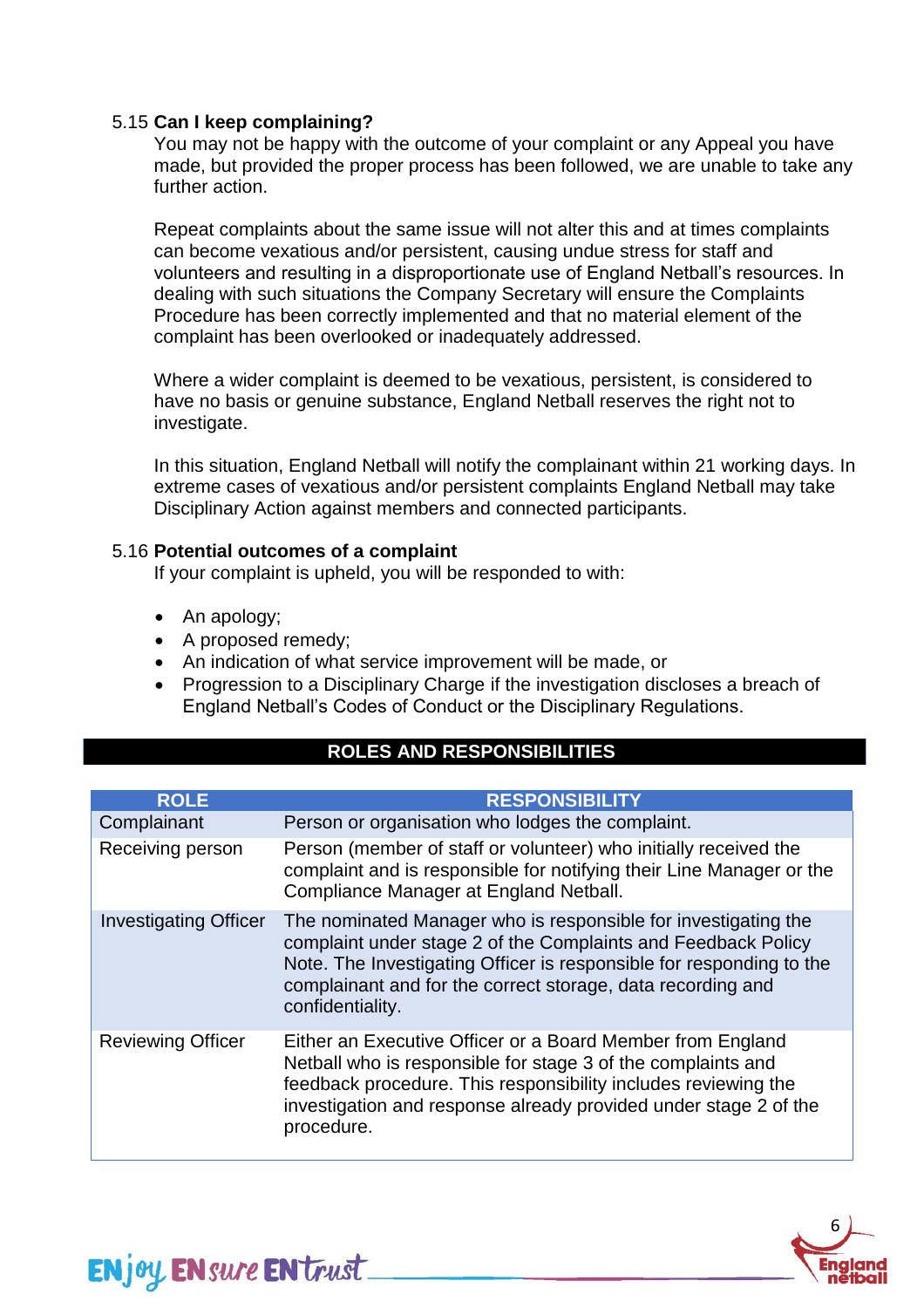**Compliance Manager** Employed by England Netball and is responsible for monitoring, collecting data on comments and complaints received. The responsibility also includes logging, identifying and supporting Managers who are tasked with dealing with complaints under the policy note.

# **TRAINING FOR STAFF, VOLUNTEERS AND BOARD MEMBERS**

- 7.1 For most staff and volunteers, training will include familiarisation and understanding of the Complaints and Feedback Policy Note. Where further training is required to effectively deal with comments and complaints, this can be provided by their Line Managers through organised training events regionally.
- 7.2 Line Managers or volunteers who will be responsible for conducting stage 2 investigations or who regularly interact with members of the public in their role, will require additional training. Appropriate training will be identified and provided by England Netball.

# **COLLATING DATA FROM COMMENTS AND COMPLAINTS**

- 8.1 England Netball keeps records of comments received and complaints made regarding the service provided.
- 8.2 Upon conclusion of a complaint, Managers must forward to the Compliance Manager all paperwork used and received during the complaint and any subsequent investigation. This information will be stored confidentially in accordance with Data Protection Laws, and the England Netball privacy policy for the use of statistics and reports to the Executive Team and Board Members in their remit of ensuring good governance in England Netball.

## **AUDIT AND REVIEW**

- 9.1 The policy is designed to allow the use of feedback from our service users with the aim of improving the service we deliver.
- 9.2 The Compliance Manager will review the information gathered from feedback received and complaints and will consider whether our services could be improved.
- 9.3 This policy note will be reviewed within a specified period as deemed appropriate by the policy owner, but no longer than 2 years or when external influences occur such as legislation.
- 9.4 Specific audits may be undertaken of any part of the process, at the discretion of an England Netball Executive Officer.

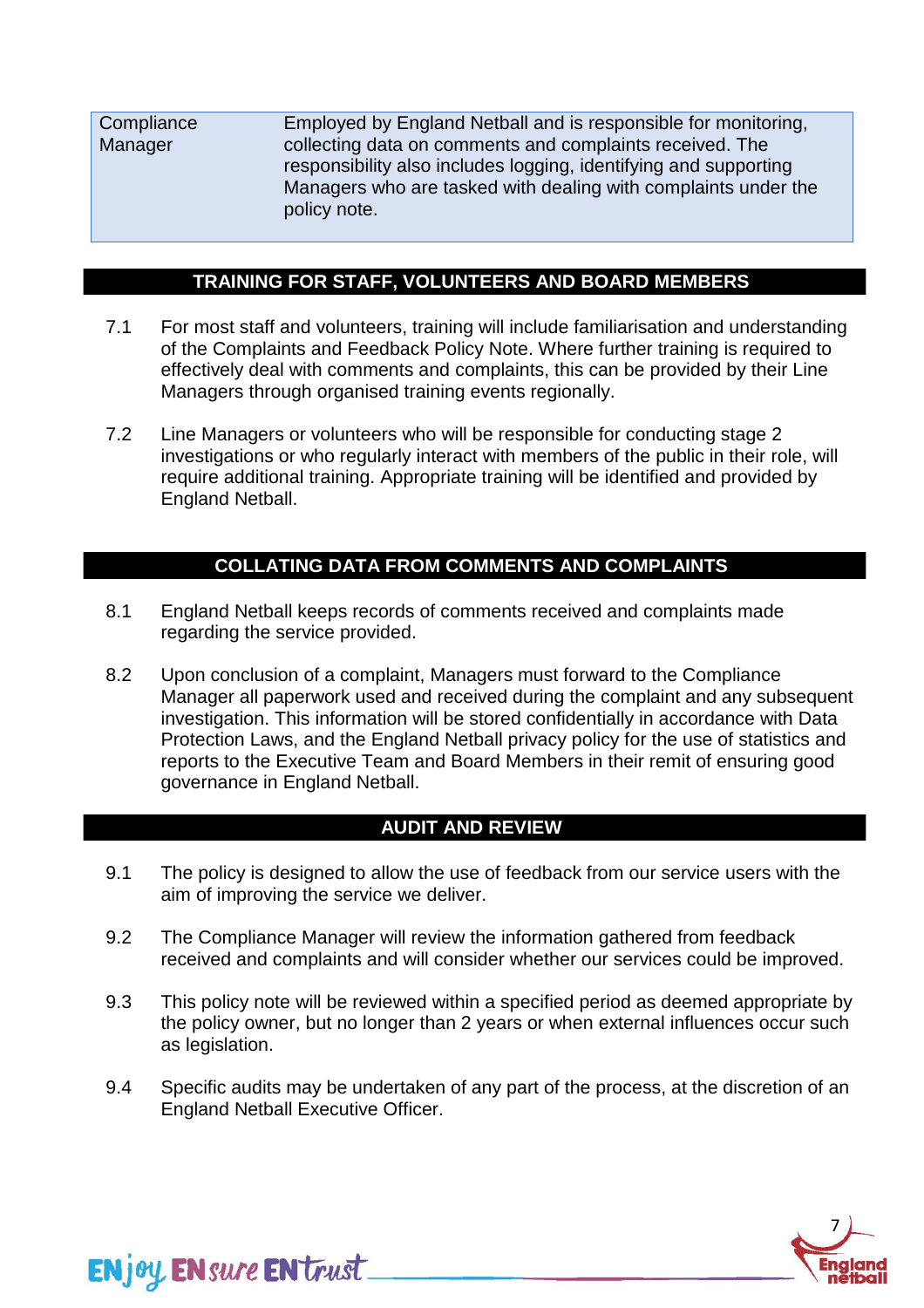# **RELATED DOCUMENTS**

- 10.1 Complaints and feedback form (Appendix A)
- 10.2 Complaints flow chart (Appendix B)

# **FAQs**

The questions and answers below should assists you in making a complaint and ensure the process is understood.

#### **Q. Can I talk my grievance through with someone and resolve it informally instead of making a formal complaint?**

A. Yes, grievances can often be sorted out on an informal basis, which is often quicker and less onerous. Don't be afraid to speak to a relevant member of staff or volunteer to see if they might be able to resolve the misunderstanding. You can telephone your Regional Office and ask to talk to a member of staff who will be able to advise you, or put you in touch with someone who can help.

Alternatively, you can email [complaints@englandnetball.co.uk.](mailto:complaints@englandnetball.co.uk)

## **Q. How do I make a complaint about the behaviour of a member of England Netball?**

A. If your complaint is about the actions or behaviour of a person who is participating or volunteering in netball (including Non-Executive Directors of England Netball, Members of the Regional Management Board and County Associations and their technical/sub groups, or Competition Official) then please refer to England Netball's [Codes of Conduct and](https://englandnetball-admin.soticcloud.net/governance/enjoy-ensure-entrust/enjoy-codes-of-conduct-disciplinary-regulations/)  [Disciplinary Regulations.](https://englandnetball-admin.soticcloud.net/governance/enjoy-ensure-entrust/enjoy-codes-of-conduct-disciplinary-regulations/)

#### **Q. How do I make a complaint about an element of practice or delivery, a policy, decision or service?**

A. If you would like to submit a complaint to England Netball, you can put it in writing using the Complaint Form, and sent it to:

The Compliance Manager, England Netball SportPark 3 Oakwood Drive Loughborough Leicestershire LE11 3QF

Or email it to: [complaints@englandnetball.co.uk.](mailto:complaints@englandnetball.co.uk)

We will strive to acknowledge your complaint within three working days. If further investigation is required, we aim to send a comprehensive response within a maximum of 21 working days.

## **Q. Can I make my complaint anonymously?**

A. We would encourage everyone to identify themselves when they put in their complaint but understand that sometimes there are valid reasons for not wanting to put your name to an issue. In order to ensure that serious issues of concern are raised and addressed, we have



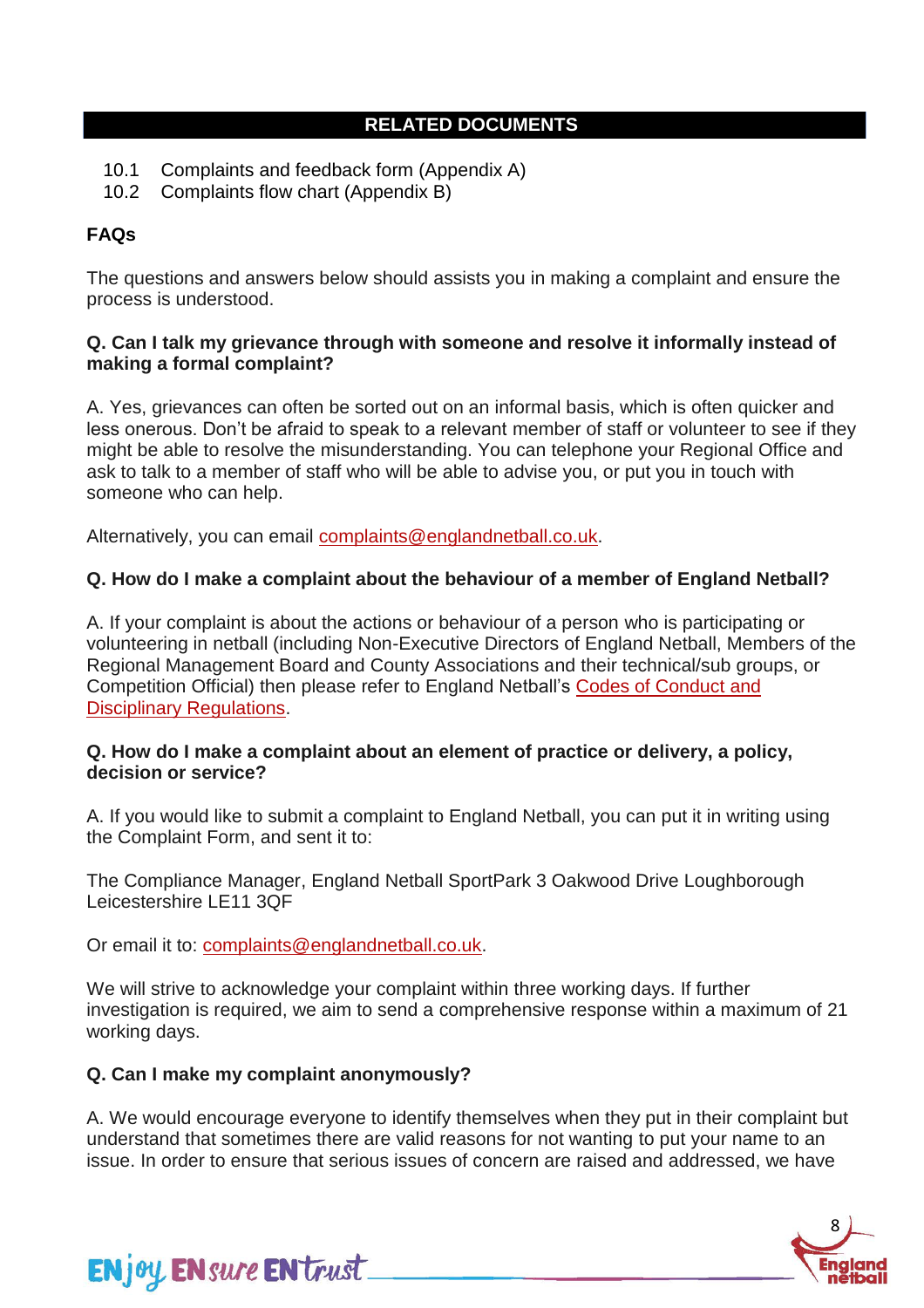a [Whistleblowing Policy](https://d2cx26qpfwuhvu.cloudfront.net/englandnetball/wp-content/uploads/2018/06/02172359/Whistleblowing-Policy-May-18.pdf) which allows all participants to raise issues without fear of any victimisation or reprisal.

We would also encourage you to raise such issues internally, through a complaint to the Compliance Manager: [complaints@englandnetball.co.uk,](mailto:complaints@englandnetball.co.uk) but recognise the importance of being able to take concerns to an outside body. We have identified the usual agencies which have a responsibility to consider allegations of serious misconduct, for example Health and Safety issues or financial mismanagement.

## **Q. What will happen to my complaint?**

A. If your complaint is informal, you will receive an acknowledgement in writing within three working days, with a summary of what the complaint is understood to be. You will also be told how the matter will be progressed and who is responsible for investigating the matter. Wherever possible, complaints will be investigated and a proposed resolution made within a maximum of 21 working days.

# **Q. Who will deal with my complaint?**

A. Working with partners means England Netball may not be the right people to look at your complaint. Local netball delivery is usually through County Netball Associations, Regional Management Boards, or local leagues and they are responsible for the services they deliver.

If your complaint is about a local netball issue, it will be forwarded to the appropriate Management Committee. You will be informed that this has been done and provided with the local contact details of the individuals dealing with your complaint.

If the investigation discloses potential breach of the Disciplinary Regulations this will be referred to the Appropriate Authority and you will be advised of this.

Within England Netball, your complaint will be dealt with by the person responsible for the area of operation to which the complaint relates. If your complaint is related to the behaviours of a member of staff it may be forwarded to the HR & People Development Manager to ensure that appropriate disciplinary procedures are applied. The Company Secretary will oversee the handling of the complaint and ensure that the processes and timeframes are appropriate.

At the conclusion of the matter, the person handling your complaint will make a record of it, how it was dealt with and the resolution before sending it to the Compliance Manager for a record to be kept in accordance with our Data Protection Policy.

## **Q. Do I have a right to Appeal if I am not happy with the result of my complaint?**

A. Yes, you do have a right to appeal.

Appeals must be submitted in writing to the Company Secretary,

Company.Secretary@englandnetball.co.uk, detailing why you are unhappy with the outcome or conduct of the complaint, together with an administrative charge of £100, details of how to make payment on request when submitting appeal. The Company Secretary will either deal



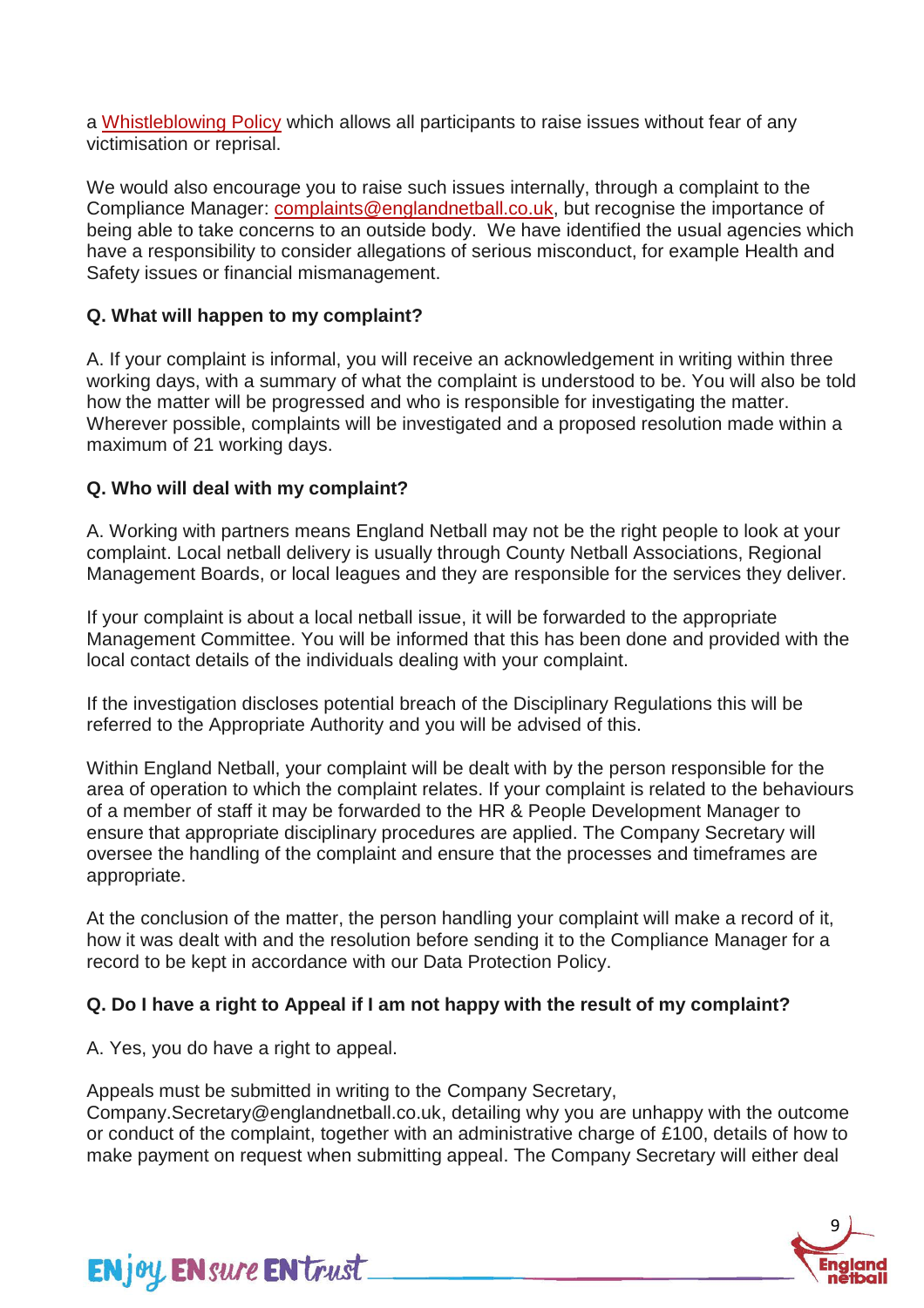with the Appeal or appoint another person if they have dealt with the complaint previously. The person conducting the Appeal will write to you with their Decision.

Your administration fee may be reimbursed at the discretion of the person conducting the Appeal. There is no further right of Appeal.

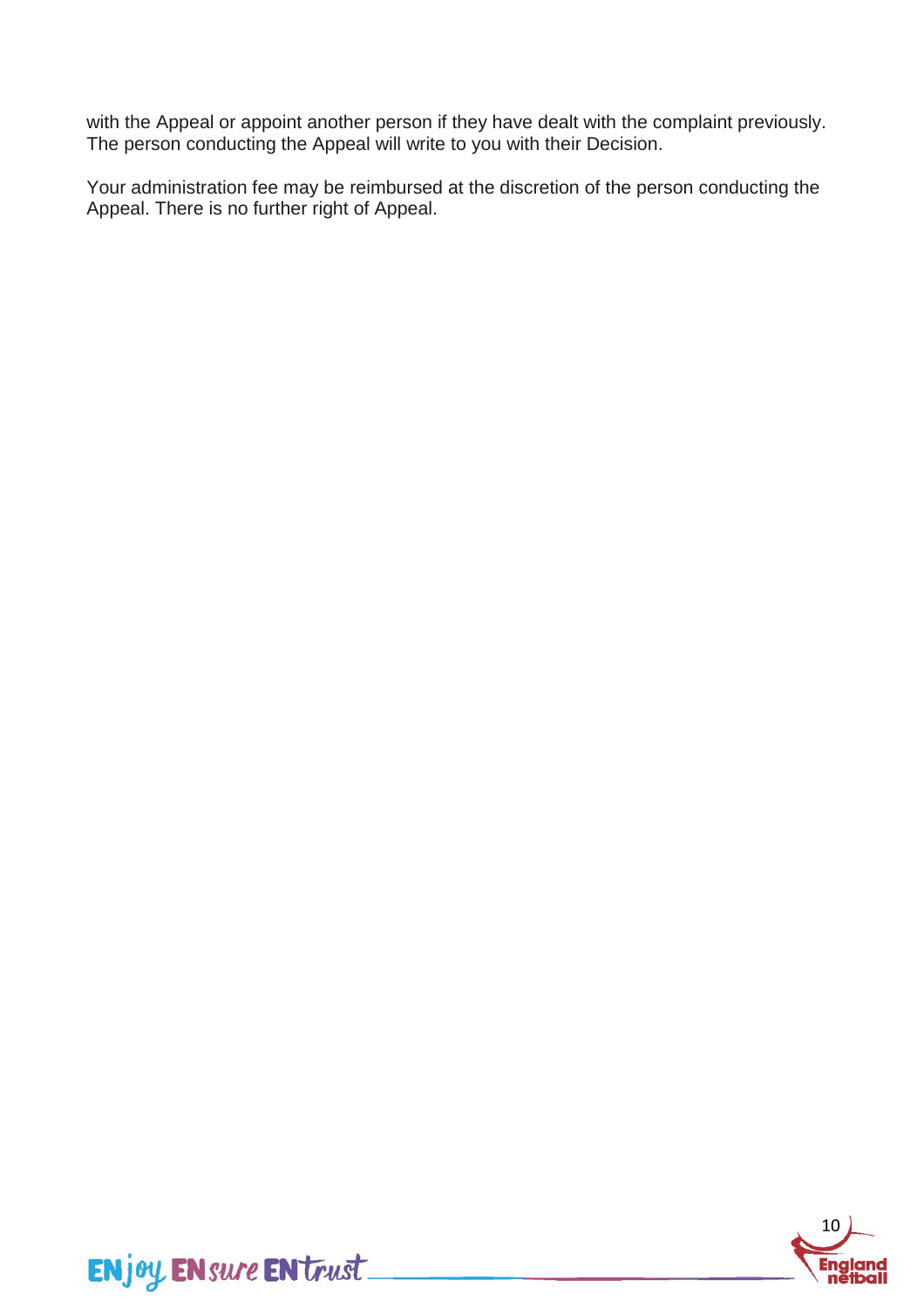# **Appendix A**

# **COMPLAINT OR FEEDBACK FORM**

If you have a complaint or feedback regarding England Netball policies, practice, decisions or service please complete this form and return it to the Compliance Manager at England Netball, SportPark, 3 Oakwood Drive, Loughborough LE11 3QF. It can also be emailed to [complaints@englandnetball.co.uk](mailto:company.secretary@englandnetball.co.uk)

If your complaint or feedback relates to a local netball provider, please refer to them in the first instance as England Netball has no jurisdiction over them. If you require further guidance please contact the England Netball Compliance Manager at the above address for further advice.

All personal information will be held fairly, lawfully and securely in accordance with data protection laws and the England Netball privacy policy.

| Name<br><b>Address</b><br>Post Code<br><b>Email Address</b><br>Tel or Mobile<br>Please give details of your complaint or feedback |  |
|-----------------------------------------------------------------------------------------------------------------------------------|--|
|                                                                                                                                   |  |
|                                                                                                                                   |  |
|                                                                                                                                   |  |
|                                                                                                                                   |  |
|                                                                                                                                   |  |
|                                                                                                                                   |  |
|                                                                                                                                   |  |
|                                                                                                                                   |  |
|                                                                                                                                   |  |
|                                                                                                                                   |  |
|                                                                                                                                   |  |
|                                                                                                                                   |  |
|                                                                                                                                   |  |
|                                                                                                                                   |  |
|                                                                                                                                   |  |
|                                                                                                                                   |  |
|                                                                                                                                   |  |
| What actions if any have been taken to resolve your complaint?                                                                    |  |
|                                                                                                                                   |  |
|                                                                                                                                   |  |
|                                                                                                                                   |  |
|                                                                                                                                   |  |
|                                                                                                                                   |  |
|                                                                                                                                   |  |
|                                                                                                                                   |  |
|                                                                                                                                   |  |
|                                                                                                                                   |  |
| How do you prefer to be contacted?                                                                                                |  |
|                                                                                                                                   |  |
| Phone<br>Writing<br>Email                                                                                                         |  |